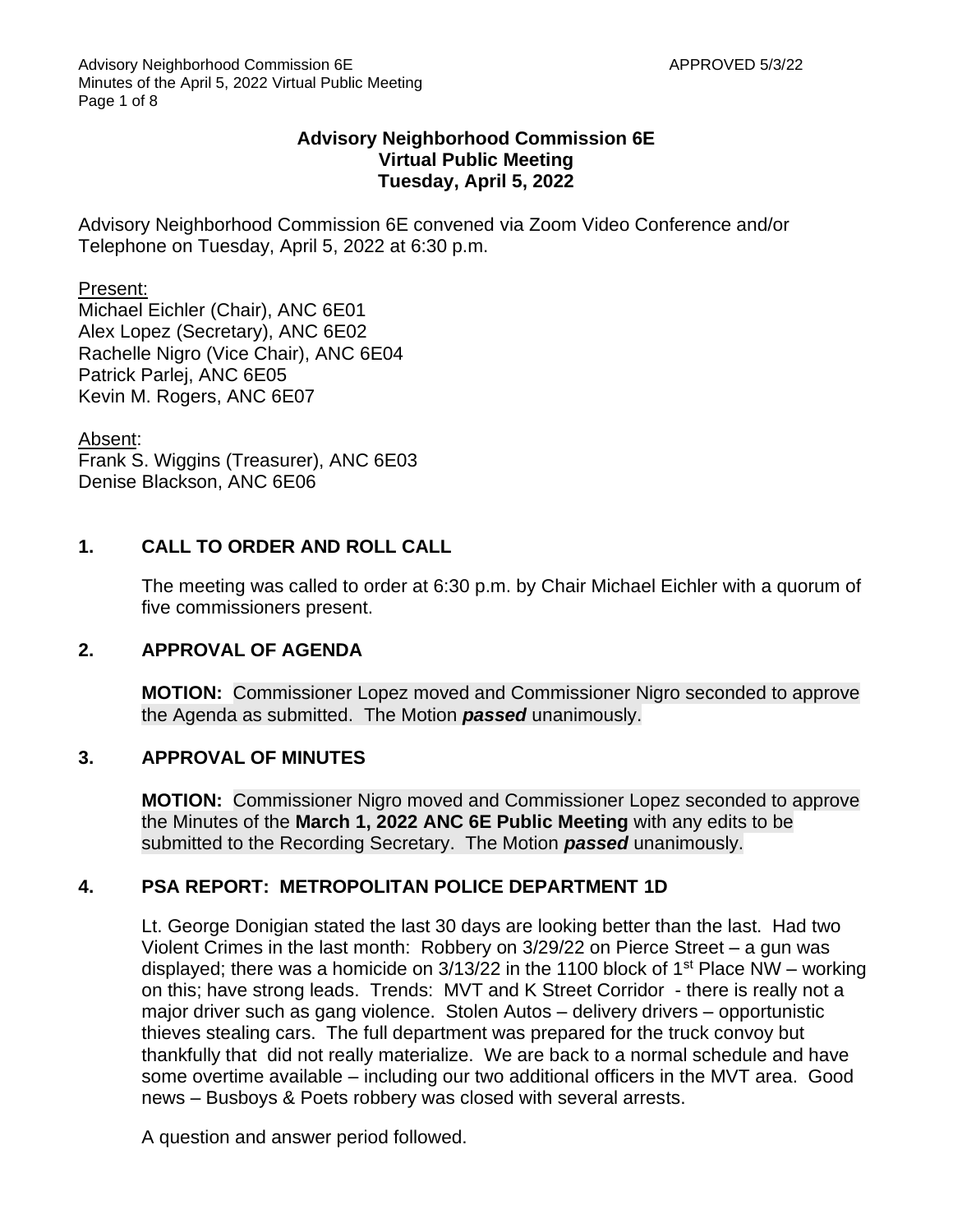- **o** Commissioner Parlej stated thanks for the update about additional officers in MVT and the update about Busboys & Poets. What is the plan moving forward to move additional officers to MVT? Response: If the overtime is authorized, we are going to be using it.
- **o** Commissioner Eicher stated he appreciates the feedback about vehicles being stolen from food delivery drivers, but he is tired of hearing this. DPW, MPD and DDOT need to figure out a solution. If someone leaves their keys in their vehicle and the vehicle is stolen and it turns into a homicide, is the owner of the vehicle responsible? Response: He has no answer about Commissioner Eichler's DPW, MPD and DDOT suggestion. Does not think the city, courts, juries would support the conclusion about drivers leaving keys in their vehicles – hard to hold those persons criminally responsible.

Community Q&A:

**o** Pleasant Mann: If the District can pay for a PSA to encourage flu vaccinations, can't we have a PSA warning about car jackings? Should we notify restaurants to post signs on their doors warning delivery drivers that their vehicles may be stolen? Response: We [MPD] do post on Nextdoor, Twitter, and Facebook.

## **5. PSA REPORT: METROPOLITAN POLICE DEPARTMENT 3D**

Lt. Michael Daee stated in regard to the earlier discussion on Stolen Autos, MPD has reached out to Uber Eats and DoorDash that they need to tell their drivers not to leave their vehicles running. These are crimes of opportunity. **(1)** Last month, he reported robberies on N Street and Kirby Street – still investigating these; **(2)** on Friday, had a carjacking at 1600 4th Street – case closed; **(3)** had a firearms recovery on 400 block of O Street on 3/14/22 – closed with an arrest; **(4)** unlawful discharge of firearms on Kirby Street; **(5)** yesterday we had sounds of gunshots at 11:30 pm in the 1300 block of 8<sup>th</sup> Street, NW – shell cashing recovered – still investigating.

A question and answer period followed.

- **o** Commissioner Nigro **(1)** has there been any follow up on the pistol whipping/robbery on the 1200 block of 4<sup>th</sup> Street, NW? Response: Still investigating; **(2)** she saw an officer at 5<sup>th</sup> & O Street and all she did was stand outside her vehicle; she called the watch commander. Officers need to move around on foot for at least 15 minutes.
- **o** Commissioner Lopez **(1)** there was a hit and run at the intersection of New Jersey and New York Avenue on 3/17/22 – a pedestrian was struck. This is the second time in 10 years at this intersection. Response: Being handled by our Major Crash Unit; **(2)** on 3/31/22, exchange of gunfire between two vehicles in the 400 block of Q Streets – neighbors interested to know if the unlawful discharge was location specific or random? Response: Techs working on strong leads for this case.

Community Q&A: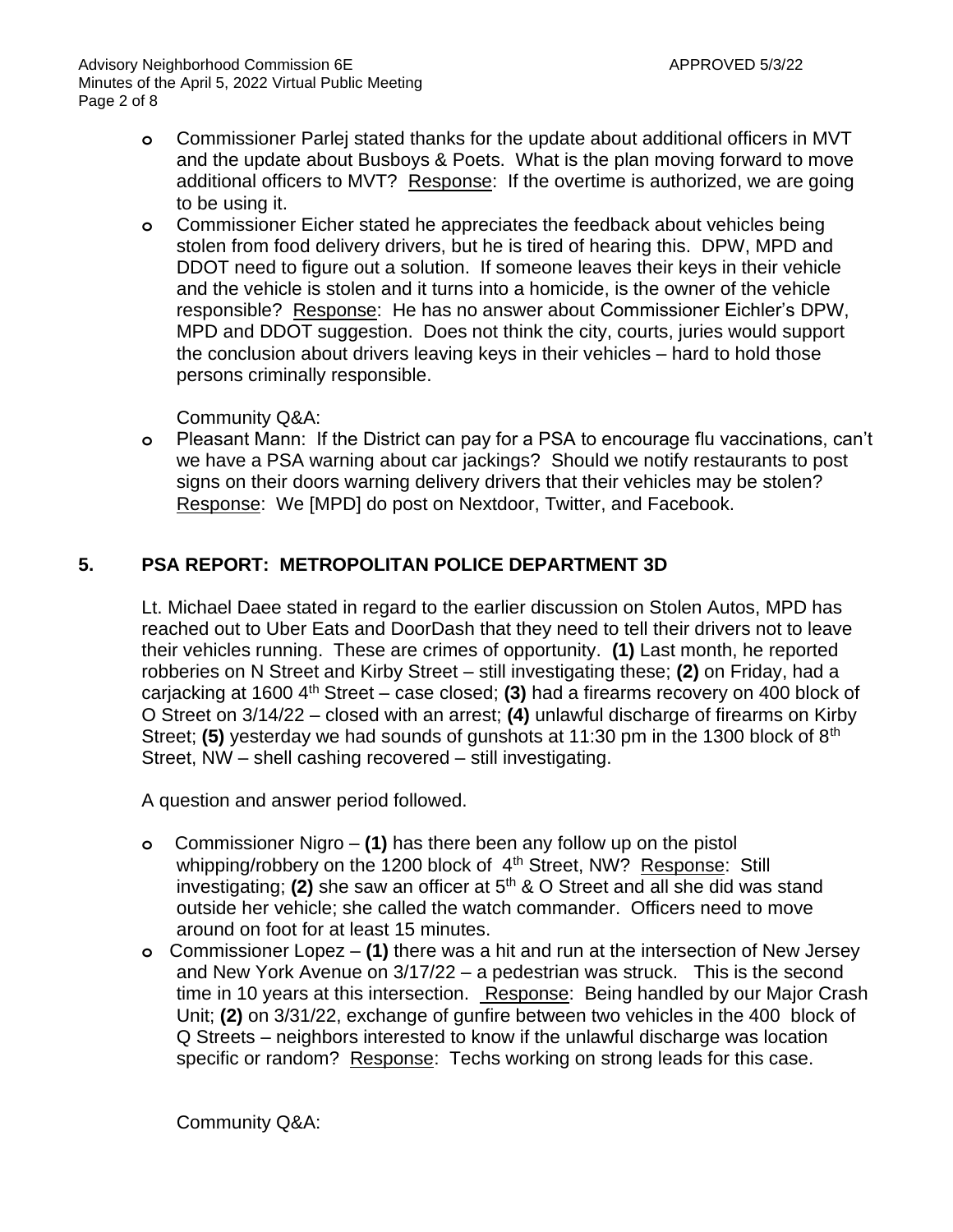- **o** John Shaw: **(1)** Who covers the area around the Howard Theatre? Intersection of 7 th & T? Response: This is 3D. **(2)** neighbors very happy that this block has returned to normal.
- **o** Chelsea Keyser raised a concern around an increase in gun violence in Shaw particularly around Q Street between  $7<sup>th</sup>$  and  $5<sup>th</sup>$ . We have had a series of drive-by shootings in broad daylight. What can be done to address this increase? Response: MPD giving this area extra attention. Camera Rebate Program has been very helpful here.

## **6. REPORT OF MAYOR'S OFFICE OF COMMUNITY RELATIONS AND SERVICES (MOCRS)** Kevin Pham, [kevin.pham@dc.gov,](mailto:kevin.pham@dc.gov) 202-341-3659

Kevin Pham (Ward 6) stated: **(1)** Second booster shots available to ages 50 and over and immuno-compromised; **(2)** It is budget season for the Mayor's Office. The Mayor put to the Council her FY23 Proposed Budget with additional investment in public safety, transportation, affordable housing, and education, among others.

A question and answer period followed. Commissioner Nigro commented on illegal dumping and stated a previously reported mattress is still outside in her area and has been there for weeks, in spite of her numerous emails and tweets.

## **7. PRESENTATION ON MAYOR'S PROPOSED BUDGET – LINDA HARLEE HARPER, GUN VIOLENCE PREVENTION DIRECTOR**

Linda Harlee Harper, Gun Violence Prevention Director, spoke regarding the Mayor's Proposed Budget specifically as it relates to Public Safety, Health and Human Services, Education, Housing Affordability, and Core Services & Customer Experience.

A question and answer period followed.

- **o** Commissioner Lopez stated ANC 6E previously emailed written questions and asked that Ms. Harper respond to them in writing.
- **o** Commissioner Nigro stated thank you for acknowledging Basic Services, but her major complaint is lack of acknowledgement for Basic Services.
- **o** Commissioner Lopez stated the Mayor recently announced that ONSE will expand its Violence Interrupters program to Shaw in Ward 2 and asked for an update regarding this. Ms. Harper responded we are moving out of procurement into a grant program. RFA being released for those grants. Adding 50 additional interrupters across the city.

Community Q&A:

- **o** Anonymous: How will the Office for Gun Violence Prevention measure success of life coaches and violence interrupters? What metrics will be used to measure their efficacy? Response: Have not decided how to hire the life coaches yet. Look at the ONSE website for the metrics.
- **o** Ethan Hall: Does the 2% cap on senior property tax increases have any restrictions or income requirements? I have a serious issue with 65 year old lawyers getting a break on their penthouses.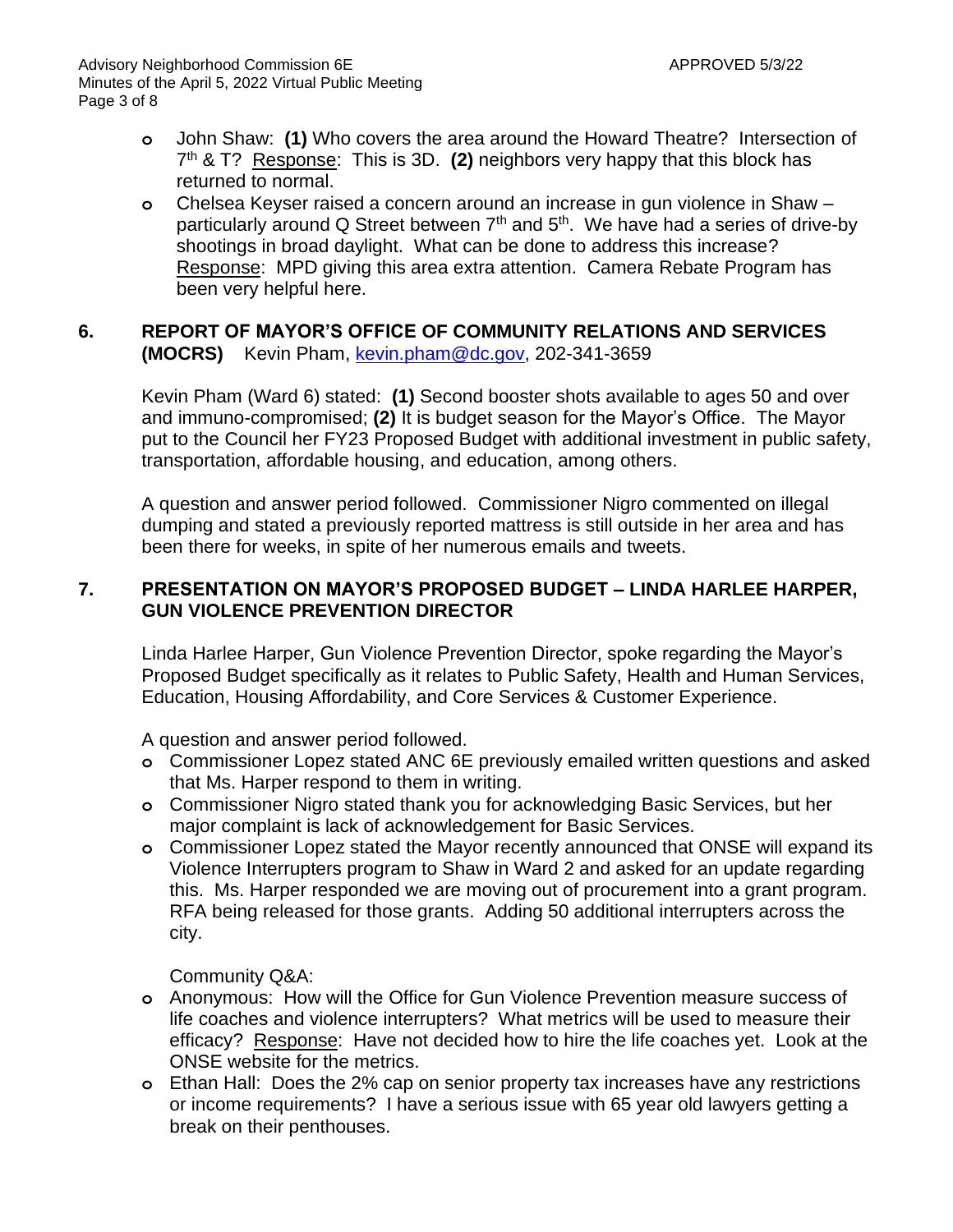\*Full presentation will be uploaded to the ANC 6E website.

#### **8. REPORT FROM WARD 2 COUNCILMEMBER PINTO'S OFFICE**

[bpinto@dccouncil.us;](mailto:bpinto@dccouncil.us) 202-724-8058; https://www.brookepintodc.com/ Brian Romanowski, Constituent Services Director, [bromanowski@dccouncil.us](mailto:bromanowski@dccouncil.us)

Mr. Romanowski stated the following: **(1)** In-Person Meetings: Earth Day Cleanup in DuPont Circle, Sunday, April 24, 2022, 11:00 am-1:00 p.m.; **(2)** Office Hours in Shaw next week 4/13/22, 11:00 a.m.-1:00 pm at Shaw Library; **(3)** Holding 2nd Annual Community Bike ride Saturday May 21, 2022 10:00 am – 12:00 Noon; **(4)** ANC Redistricting Task Force completed their recommendations. There will be two public hearings: April 7, 2022, Noon; April 28, 2022 at 10:00 am. Sign up to testify at Council website. Council will vote twice before June 7, 2022; **(5)** Voter Petitions to run for ANC commissioner must be picked up by July 20, 2022 and are due August 10, 2022; **(6)** Budget Priorities: Public Safety – expand Violence Interruption Programming in Shaw; Homelessness; Expedite the S Street Revitalization Project;

A question and answer period followed.

- $\circ$  Commissioner Lopez asked about installation of public restrooms at Shaw Skate Park. Response: The Mayor's FY23 budget does not include funding for public restrooms, but Councilmember Pinto is working to get it included.
- o Commissioner Eichler asked what is the Council's position on loitering laws? Response: Does not think this would pass.

Community Q&A:

 $\circ$  John Shaw: Asked about redoing the alleyways and whether they will be redone in brick. He was informed yes.

## **9. REPORT FROM WARD 6 COUNCILMEMBER ALLEN'S OFFICE**

Naomi Mitchell stated the following: **(1)** Ward 6 Redistricting completed; **(2)** homeless tents at Union Station will be cleared; **(3)** Job Fair at The Wharf – June 28 – to fill all the jobs at The Wharf and the new phase; Job Fair will be at Arena Stage from 10:00 am to 1:00 p.m.; **(4)** new legislation about short-term rentals – have to apply for a license – deadline extended to June 10, 2022.

A question and answer period followed.

- **o** Commissioner Nigro stated Airbnb was concerned about the short time period to apply for a license.
- **o** Commissioner Parlej expressed his appreciation to Councilmember Allen for coming out to MVT and doing a transportation safety walkthrough with DDOT and DPW.
- **o** Commissioner Rogers expressed his appreciation to Kenyattah Robinson for supporting his concerns with bike lanes and the parking situation.
- **o** Commissioner Lopez stated he has a meeting on Friday, April 8, 2022 with Councilmember Allen in regard to the proposed closure of the Northwest One Library.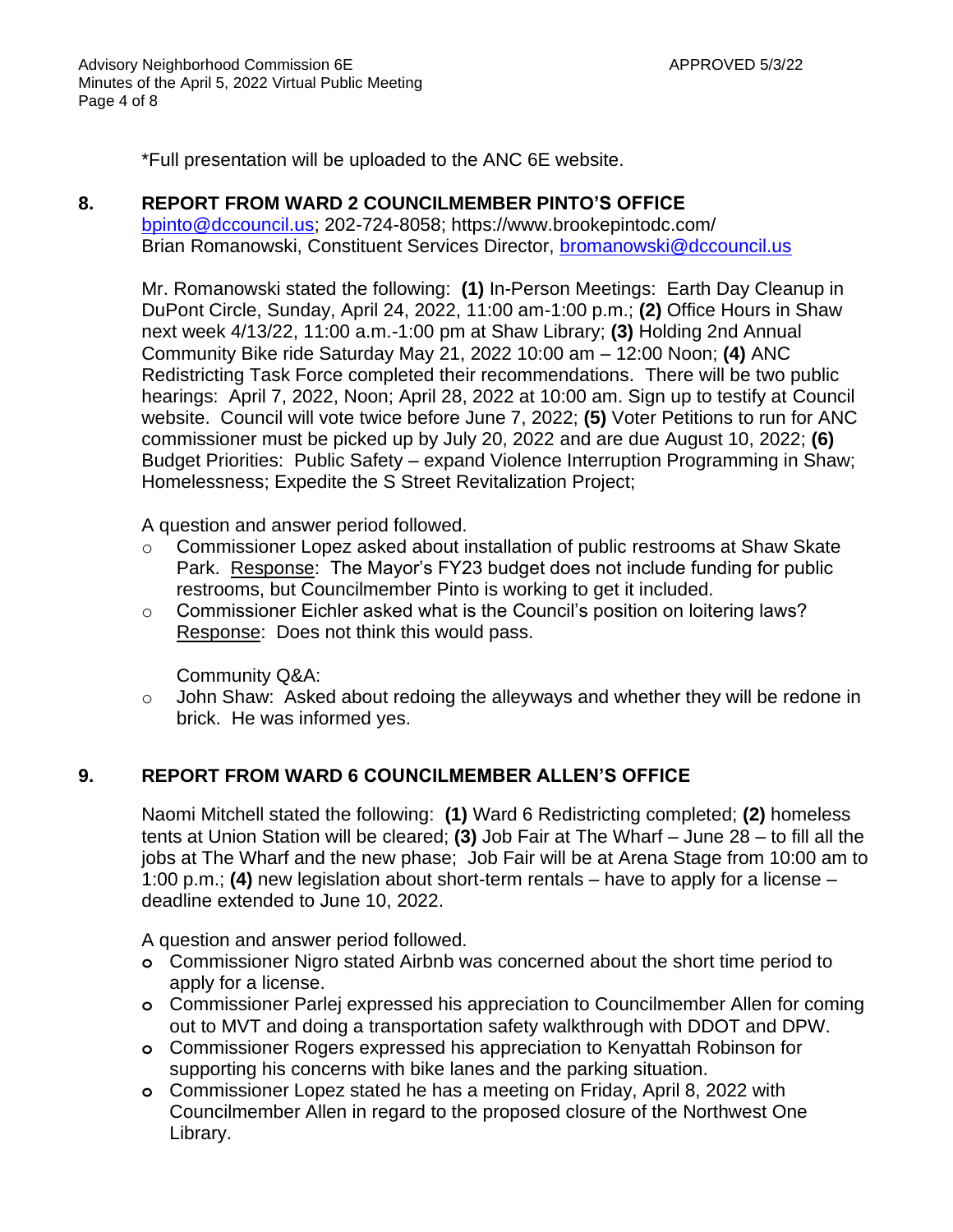## **10. BAAN SIAM, 425 I STREET, NW: REQUEST FOR SUPPORT FOR RENEWAL OF ABRA CLASS C RESTAURANT LICENSE [6E05]**

## Representative Present: Tom Healy

Alex Padro stated the ABC Licensing Committee met last Thursday. There is no investigative history and no violations. The licensee is not proposing any changes to their operations. The Committee recommended support.

**MOTION:** Commissioner Parlej moved and Commissioner Lopez seconded that ANC 6E support the Class C Restaurant License renewal of Baan Siam, 425 I Street, NW, and that said support be communicated in writing to ABRA. The Motion *passed* unanimously.

## **11. OTTOMAN TAVERNA, 425 I STREET,NW: REQUEST FOR SUPPORT FOR RENEWAL OF ABRA CLASS C RESTAURANT LICENSE [6E05]**

Representative Present: Felicia Ruffino

Alex Padro stated the Committee did not receive a presentation from Ottoman Taverna at its meeting last Thursday and did not make a recommendation at that time. There was one violation in which there was no ABC Manager present on March 14, 2022. Ms. Ruffino advised that they have corrected this violation.

**MOTION:** Commissioner Parlej moved and Commissioner Lopez seconded that ANC 6E support the Class C Restaurant License renewal of Baan Siam, 425 I Street, NW, and that said support be communicated in writing to ABRA. The Motion *passed* unanimously.

## **12. 1718 ½ 10TH STREET, NW – SUPPORT FOR HISTORIC PRESERVATION REVIEW BOARD DESIGN APPROVAL [6E01]**

Representative Present: Randall Moreland

Randall Moreland reviewed the Concept Design package. Commissioner Nigro stated there was concern about the reflection coming from the top and massing of the windows. Mr. Moreland responded this will be corrected. The Zoning Committee met and recommended support.

**MOTION:** Commissioner Eichler moved and Commissioner Rogers seconded that ANC 6E support the corrected Concept Design of 1718-1/2 10<sup>th</sup> Street, NW and that said support be communicated in writing to the Historic Preservation Review Board and the Historic Preservation Office. The Motion *passed* unanimously.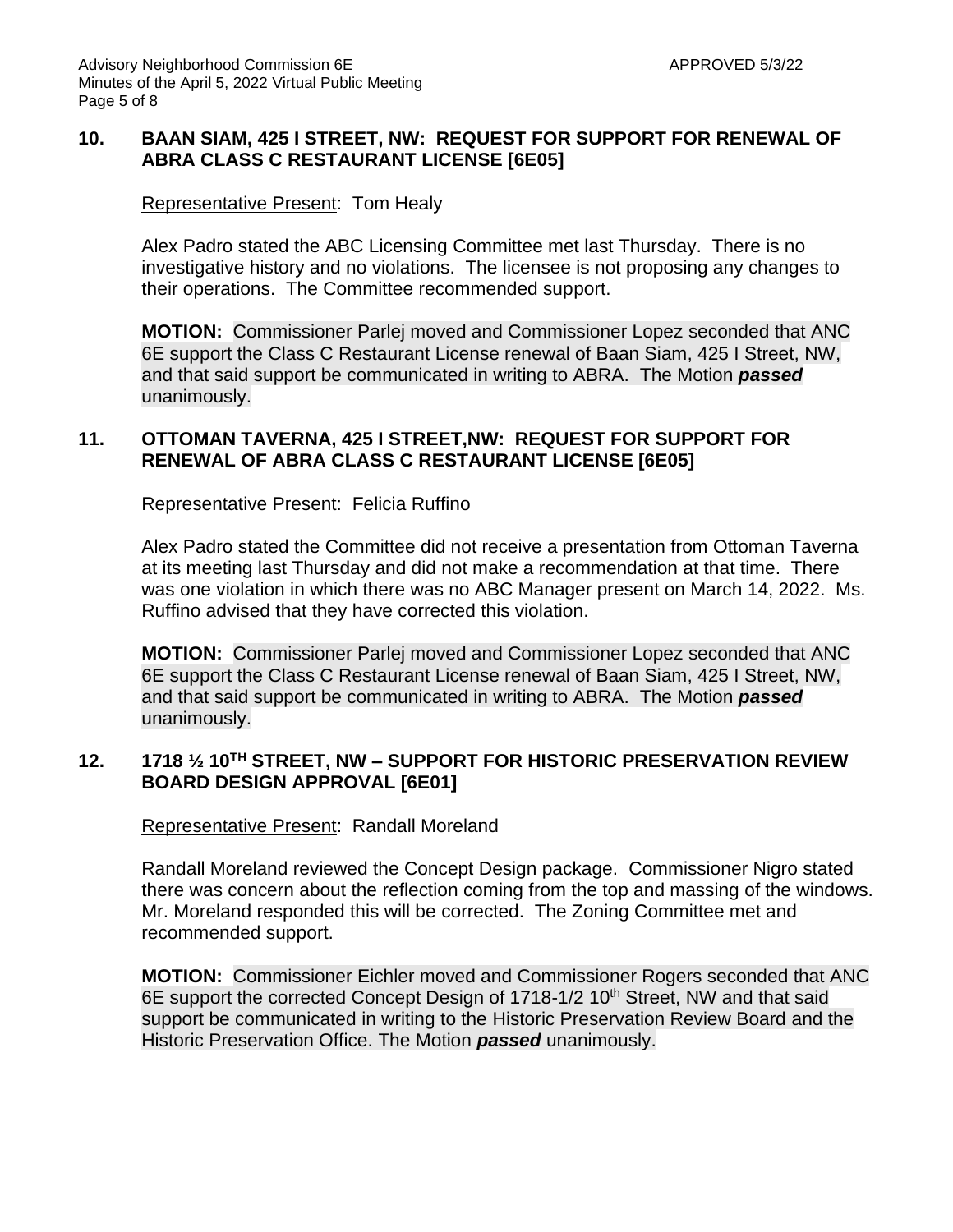## **13. 1100 6TH STREET, NW – SUPPORT FOR HISTORIC PRESERVATION REVIEW BOARD DESIGN APPROVAL [6E04]**

#### Representative Present: Robert Kuentzel

Commissioner Nigro stated the plan is to make this into Corporate Housing. The Zoning Committee had a concern about the corner piece. Mr. Kuentzel stated this would be removed.

Commissioner Lopez asked about the current RA-2 Zoning. Mr. Kuentzel stated there will be a MAP Amendment to correct the use from RA-2 to MU-8.

Alex Padro stated Shaw Main Street appreciates the removal of the corner piece.

**MOTION:** Commissioner Nigro moved and Commissioner Parlej seconded that ANC 6E support the corrected Concept Design of 1100 6<sup>th</sup> Street, NW and that said support be communicated in writing to the Historic Preservation Review Board and the Historic Preservation Office. The Motion *passed* unanimously.

## **14. SUPPORT FOR NOI: INSTALLATION OF ROAD DIVERSION AT THE INTERSECTION OF 4TH STREET, NW AND M STREET, NW [6E04]**

Commissioner Lopez stated the TAC met and discussed the designs. A community meeting was held. The TAC recommended support of the NOI. There will be no loss of parking.

**MOTION:** Commissioner Nigro moved and Commissioner Lopez seconded that ANC 6E support the DDOT NOI for the installation of road diversion at the intersection of 4<sup>th</sup> Street NW and M Street NW, installation of counterflow bike lanes between New Jersey Avenue NW and 5<sup>th</sup> Street NW, and modification and/or upgraded signage and pavement marking associated with the proposed improvements. Further, that DDOT hold a Public Hearing after three (3) months to receive feedback from community members and stakeholders. The Motion *passed* unanimously.

## **15. SUPPORT FOR INSTALLATION OF COMMERCIAL LOADING ZONE ON THE WEST SIDE OF THE 1000 BLOCK OF 5TH STREET, NW [6E05]**

This item was *tabled.*

## **16. RESIDENT PROPOSAL TO FORM A NEW PUBLIC SAFETY COMMITTEE**

#### Representative Present: Charles Jow

Commissioner Eichler stated that the purpose of Mr. Jow's proposal is to get feedback from other commissioners.

Charles Jow stated he lives in the 1800 block of Wiltberger Street behind Howard Theatre. He started a neighborhood watch that is made up of community residents and businesses. He provided a brief presentation that provided background, vision, goals,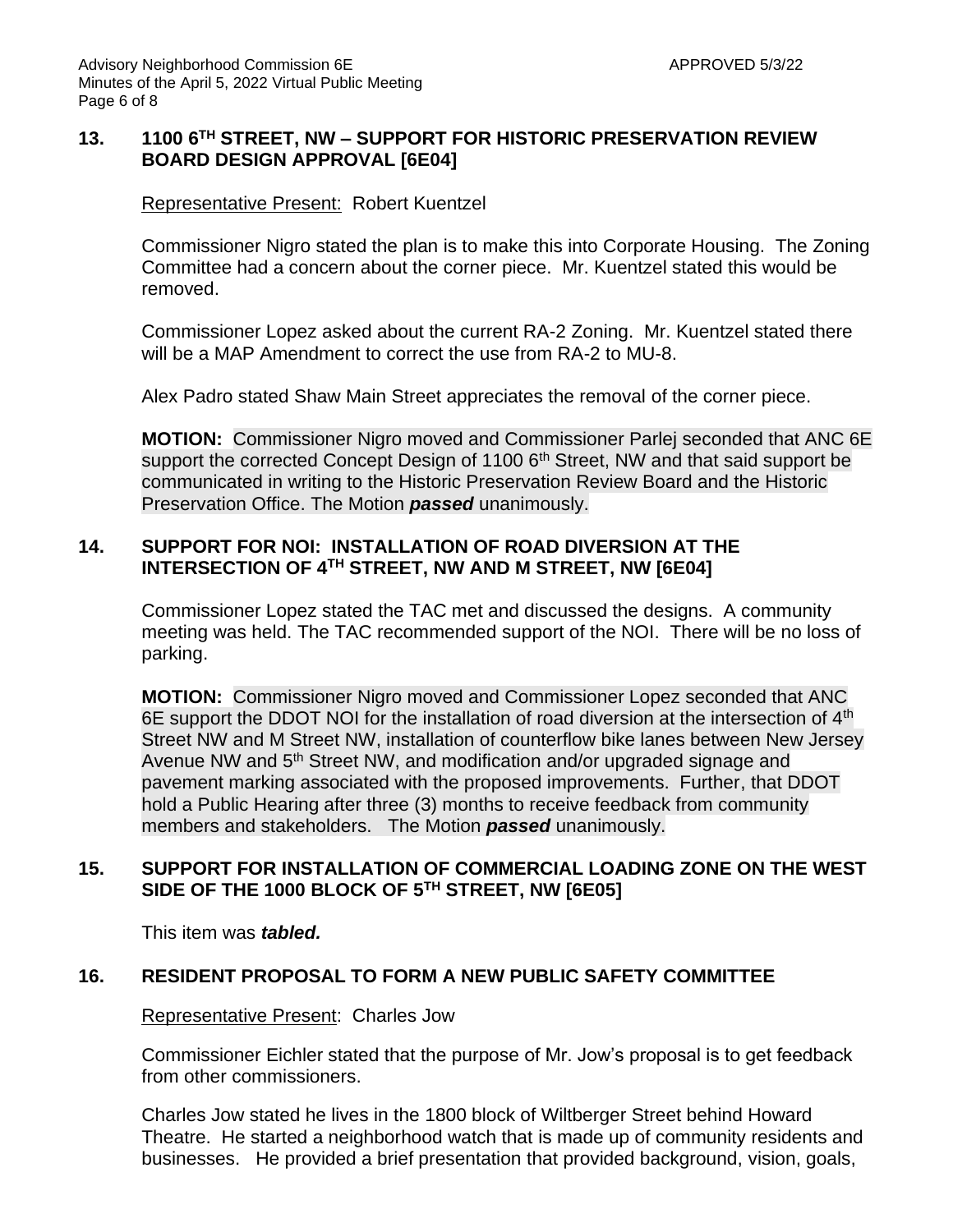objective, strategies, actions and membership. It was suggested to use different terminology other than "Green Team" in "Actions for the coming year."

Following his presentation, commissioners felt there were no measurable goals or actions and that more information is needed. Alex Padro stated he would be happy to work with Mr. Jow to formulate and refine his proposal with the pre-existing Public Safety Committee. Commissioner Rogers also offered his assistance.

## **17. LETTER PROTESTING THE PROPOSED CLOSURE OF THE NORTHWEST ONE LIBRARY IN FY23 BUDGET**

Commissioner Lopez led a discussion regarding a letter to Councilmember Trayon White, Chairperson, Committee on Recreation, Libraries, and Youth Affairs, protesting the proposed closure of the Northwest One Library in the FY23 Budget.

**MOTION:** Commissioner Lopez moved and Commissioner Parlej seconded that ANC 6E adopt the protest letter to Councilmember Trayon White with revisions to be made to the paragraph regarding the equity impact statement and that said revised letter be included in the FY23 Budget Oversight Hearing. The Motion *passed* unanimously.

## **18. APPROVAL OF FY22 Q2 FINANCIAL REPORT**

**MOTION:** Commissioner Nigro moved and Commissioner Eichler seconded that ANC 6E approve the FY22 Q2 Financial Report and communicate that approval to the Office of Advisory Neighborhood Commissions. The Motion *passed* unanimously.

## **19. APPROVAL OF TREASURER'S REPORT**

**MOTION:** Commissioner Nigro moved and Commissioner Eichler seconded to accept the Treasurer's Report reflecting a closing balance in the checking account as of March 31, 2022 of \$69,050.59. The Motion *passed* unanimously.

## **20. APPROVAL OF EXPENSES**

**MOTION:** Commissioner Lopez moved and Commissioner Parlej seconded to approve the following expenses: **(1)** \$250.00 to Karen Jehle for Minutes/Website Updating; **(2)** \$99.63 to Commissioner Eichler for the Zoom invoice; **(3)** \$42.61 to Commissioner Nigro for Agenda copies. The Motion *passed* unanimously.

## **21. ANNOUNCEMENTS**

None.

# **22. NEXT MEETING: TUESDAY, MAY 3, 2022**